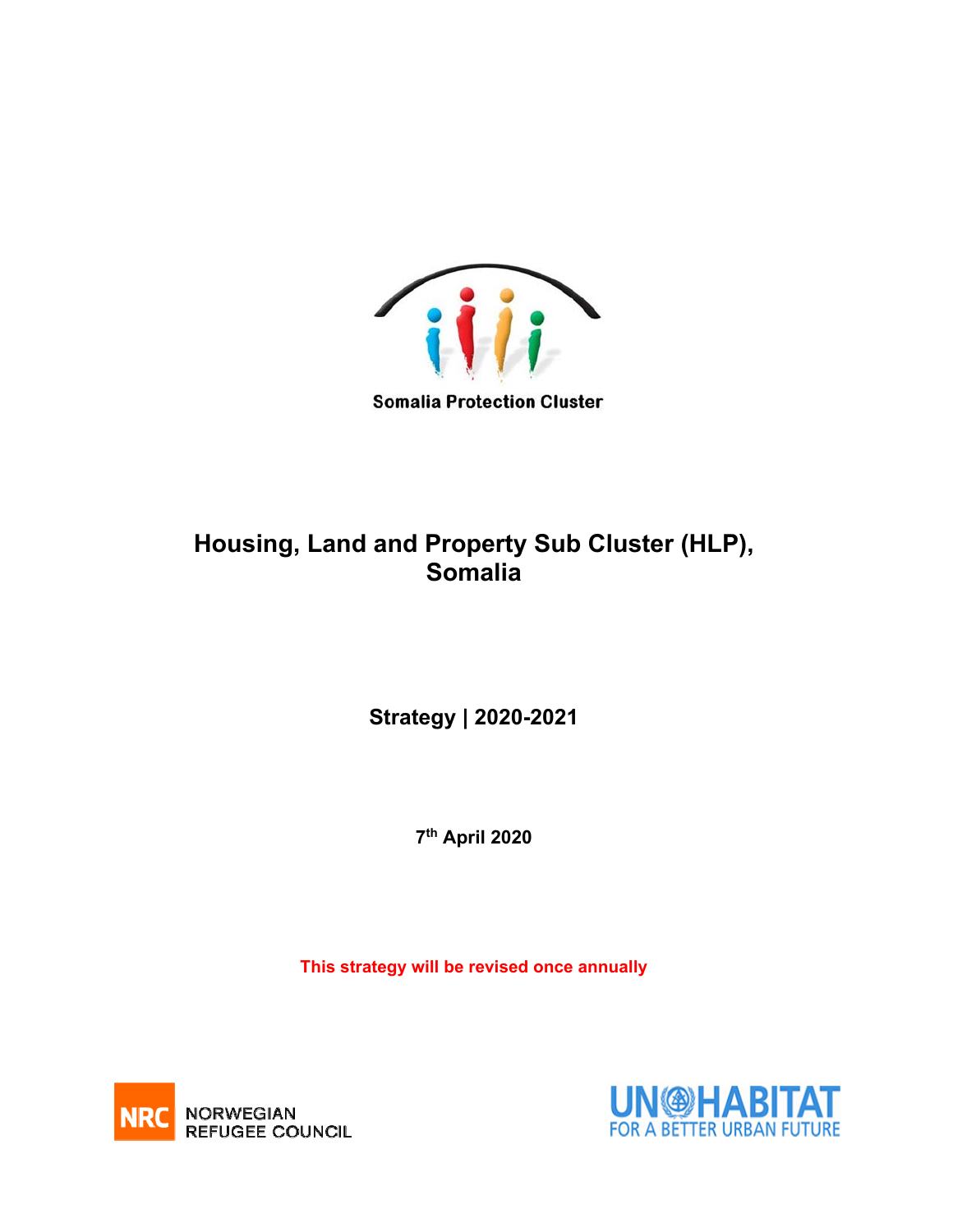## **Table of Contents**

| 1. |                         |
|----|-------------------------|
| 2. |                         |
|    |                         |
|    |                         |
| 3. |                         |
| 4. |                         |
|    |                         |
|    |                         |
|    |                         |
|    |                         |
|    |                         |
| 5. |                         |
| 6. | <b>Action Plan</b><br>9 |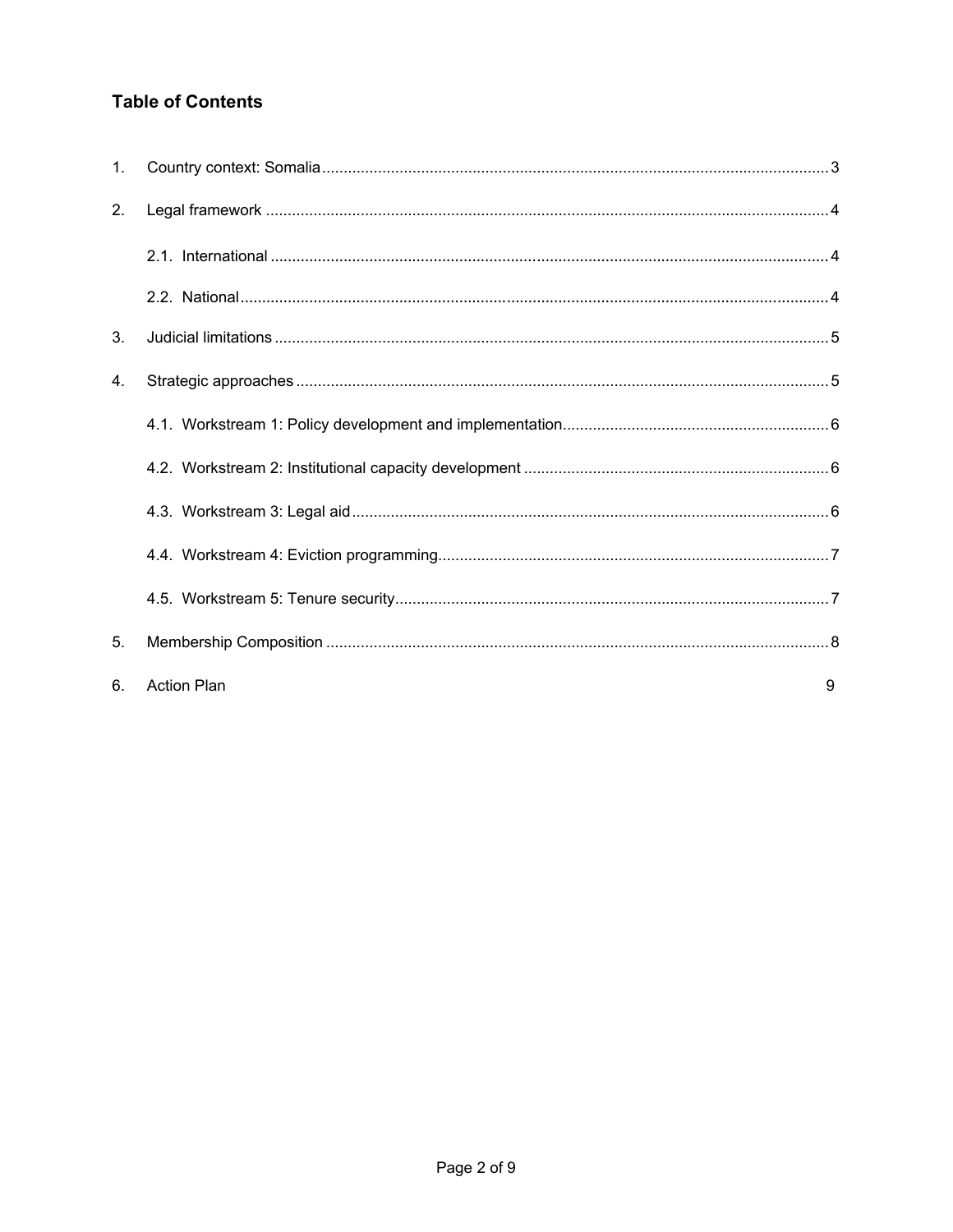## **1. Country context: Somalia**

The collapse of Somalia's central government in 1991 marked the advent of feudal struggles and violence. The ensuing civil war spanned two decades and saw the country become "the longest-running instance of complete state collapse in post-colonial history"1, eventually displacing 1.5 million Somalis internally, forcing nearly a million to seek refuge in neighbouring countries, ravaging the basic fabric of society, and leaving the core frameworks for political governance totally devastated. Preceded by several transitional, interim and post-transition administrations, a federal government is currently in place with a clear national development agenda, expanding state authority and playing a more active role in shaping national development efforts, including development of coherent national-level strategies and policies. However, the legacy of protracted state collapse and political vacuum is still visible across Somalia. As the country grapples with recovery and the daunting task of nation-building, challenges persist across virtually all spectrums of society with unbounded humanitarian needs. Amid these challenges, humanitarian efforts are continually being either undermined or exacerbated by compounding factors. Somalia remains one of the world's longest continuous humanitarian assistance operations<sup>2</sup>, as well as one of the world's most vulnerable countries to climate change.<sup>3</sup> Recurring climate shocks such as tropical cyclone, drought, flooding and extreme weather associated with El Niño continue to cause mass displacements across the country.

Threats by the Kenya government in 2015 to close Dadaab<sup>4</sup> and rising political tensions in neighbouring countries hosting Somali refugees, i.e. Yemen, Ethiopia, Libya, etc. prompted the return of more than 91,000 Somali refugees<sup>5</sup> in communities largely unprepared to absorb the influx, majority of whom joined existing IDP settlements or established new ones. The resulting stress overstretched local capacities and intensified competition over meagre resources. An estimated 2.2 million people will require shelter, infrastructure and non-food item assistance in  $2020<sup>6</sup>$ , with nearly half of the Somali population living with one or more issues linked to shelter inadequacy. IDP sites, mostly unplanned and congested, are built predominantly on private land without long-term tenure security, thus increasing the risk of eviction.7 The shelter needs of displaced communities remain largely unmet due to lack of security of tenure, severe underfunding.<sup>8</sup>

The violation of HLP rights remains widespread and the protection thereof largely inadequate, particularly forced evictions. This functional inadequacy is being underpinned by weak governance structures, limited technical capacity and under-resourced state institutions, as well as the lack of adequate legal and policy frameworks. Broadly speaking, however, limitation in HLP capacity in Somalia cuts across both government and humanitarian stakeholders. Typical challenges and protection risks associated with inadequate protection of HLP rights include, but are not limited to, secondary displacements, total destruction of livelihood strategies and HLP assets, disruption to established life routines and social networks, competition over resources resulting in tensions between host communities and displaced populations, and forced evictions stemming from widespread tenure insecurity in urban, as well as land conflicts which represent a key risk in most return areas.<sup>9</sup>

<sup>&</sup>lt;sup>1</sup> Somalia Situation and Trend Analysis, 14 September 2004, Pg.1<br>
<sup>2</sup> Brookings Project on Internal Displacement, Somalia, 2015<br>
<sup>3</sup> University of Notre Dame Global Adaptation Index (http://index.gain.org)<br>
<sup>4</sup> The refuge

<sup>(</sup>https://data2.unhcr.org/en/documents/download/73564) *<sup>6</sup> Somalia: Shelter Cluster Factsheet, Jan 2020 (https://reliefweb.int/report/somalia/somalia-shelter-clusterfactsheet-jan-2020)*

<sup>7 2020</sup> Humanitarian Needs Overview (HNO) for Somalia

<sup>&</sup>lt;sup>8</sup> Shelter cluster strategy Somalia for 2020-21 available at<br>https://reliefweb.int/sites/reliefweb.int/files/resources/final shelter cluster strategy somalia february 2020.pdf ntelief<br><sup>9</sup> Menkhaus, Ken, Dadaab Returnee Conflict Assessment Draft Summary report, Danish Demining Group, p.23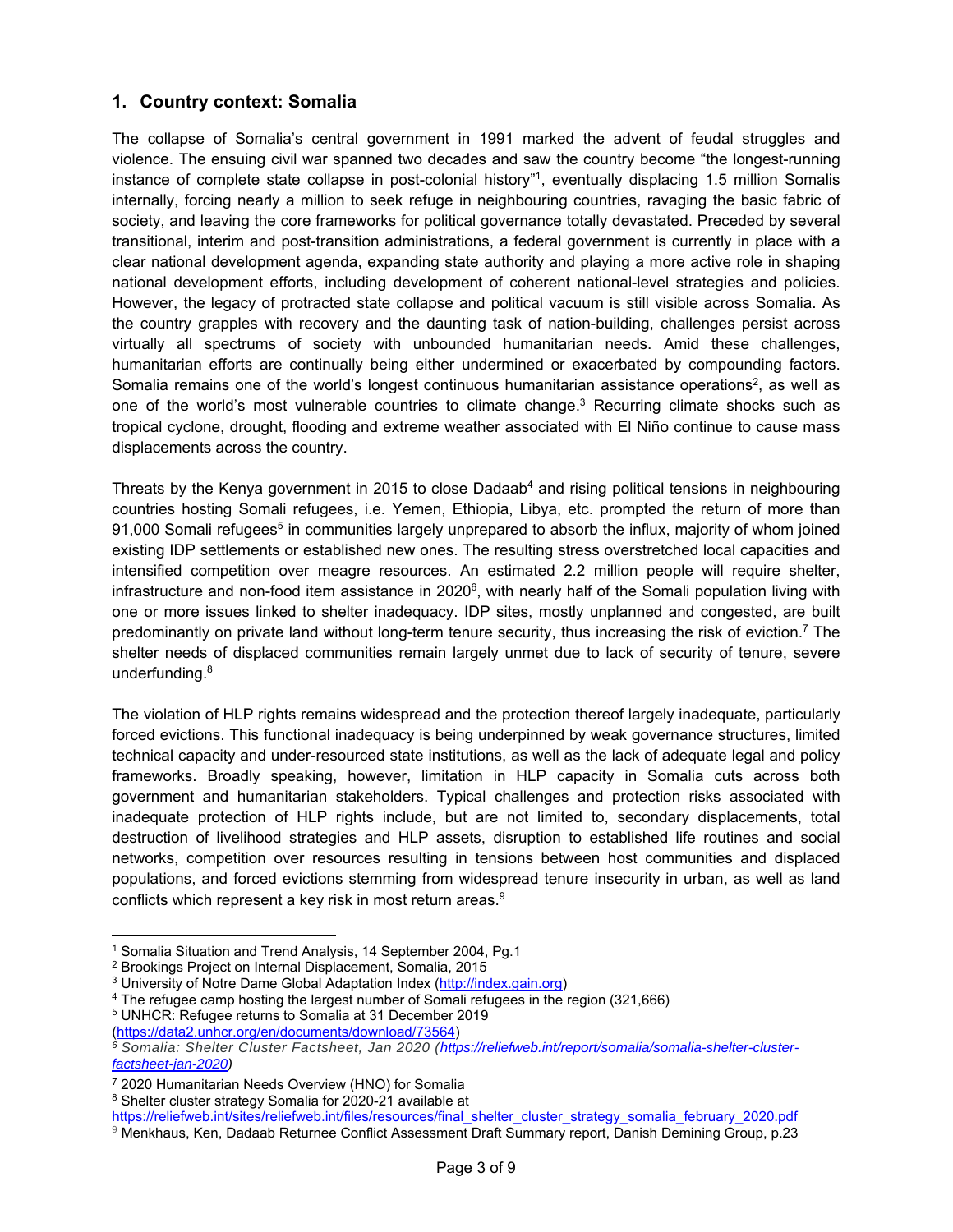## **2. Legal framework**

Housing, Land and Property rights are defined and recognised in, and guaranteed by both international and national legal frameworks. Acknowledgement of HLP rights, in particular the right to housing and right to property, dates as far back as 1948 in the Universal Declaration of Human Rights – Articles 25(1) and 17, respectively. Ever since, the set of rights collectively referred to as HLP rights, have been expressed and widely recognized in a number of international human rights covenants, conventions, treaties and protocols, declarations and recommendations. In addition to international and regional frameworks, national laws play a vital role in the promotion and protection of HLP rights. They are the most relevant, especially those that incorporate elements of international law, and are also the most accessible in a given country context, i.e. Somalia.

## **2.1. International**

HLP rights guaranteed under international law apply to all. For IDPs, the international normative legal framework encapsulates and revolves around five foundational rights: i) right to voluntary return to places of origin; ii) right to restitution or compensation for abandoned, lost, damaged or destroyed properties; iii) the right to adequate housing and security of tenure; iv) right to protection against forced evictions; and v) right not to be arbitrarily deprived of one's property. While HLP rights are expressed directly or indirectly in multiple legal instruments, the main international legal frameworks include:

- o Universal Declaration of Human Rights, Article 25(1), Article 17.
- o International Covenant on Economic, Social and Cultural Rights (ICESCR): Article 11(1), General comments 4 and 7
- o International Covenant on Civil and Political Rights (ICCPR): Article 17
- o Convention on the Rights of the Child, Article 27(3)
- o 1951 Convention relating to the Status of Refugees, Article 21, Article 13.
- $\circ$  Convention on the Ending of all Forms of Discrimination Against Women: Article 14(2)(h), Articles 15(2) and 16(1)(h).
- o 1954 Convention relating to the Status of Stateless Persons, Article 21, Articles 8 and 13.
- o Fourth Geneva
- o Convention European Convention on Human Rights
- o International Convention on the Elimination of All Forms of Racial Discrimination, Article  $5(e)$ (iii), Article  $5(d)$ (v).
- o Guiding Principles on Internal Displacement, Principle 18, Principle 21.
- o Principles on Housing and Property Restitution for Refugees and Displaced Persons (Pinheiro Principles), Principle 8

## **2.2. National**

Somalia has a system of legal pluralism with respect to land governance consisting of three systems of laws: the pre-war statutory law, Islamic or Sharia laws, and the customary law. The set of laws regulating the administration and management of land in Somalia can be broadly categorised in to three groups: pre-1969 era laws, those enacted between 1969 and 1991, and post-1991 era laws<sup>10</sup>. It remains unclear which group(s) of laws have been repealed, amended, and/or are still in force. However, the ones most relevant for the administration and management of land and land resources include:

- o Constitution of the Federal Republic of Somalia, 2012: Article 43
- o Constitution of Somaliland, 2001
- o Transitional Federal Charter: Chapter XI, Articles 66 and 68
- o 1975 Land Law

<sup>&</sup>lt;sup>10</sup> Housing, Land and Property in Somalia: Persons of concern in Somaliland and South Central, NRC & LAW, p9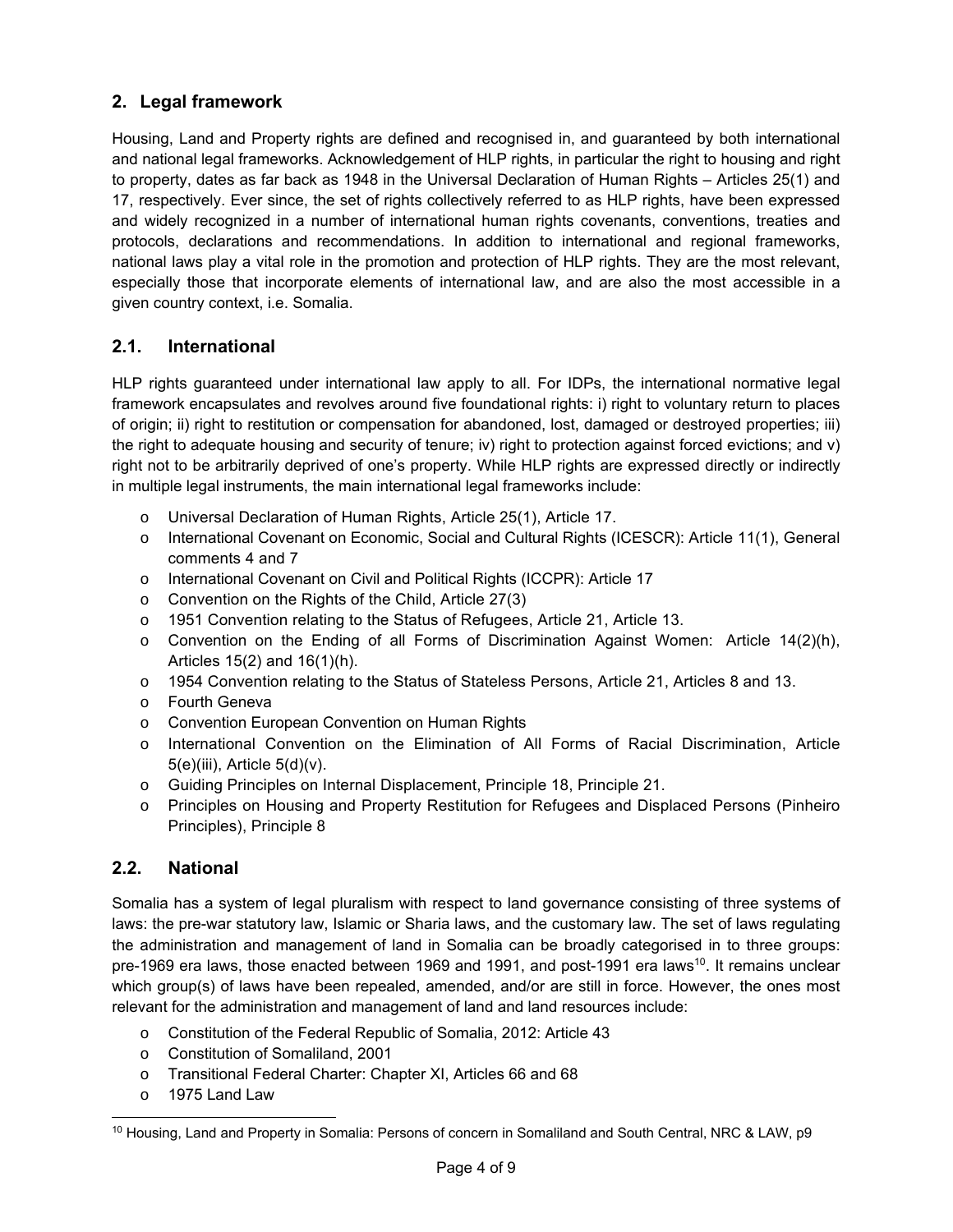- o Agricultural Land Law, 1975
- o Agricultural Land Ownership Law,1999
- o Puntland Land Law, 2005
- o Somaliland Constitution, 2001
- o Somaliland Urban Land Management Law, 2001
- o Somaliland Land Tenure Act, 2009
- o National Eviction Guidelines, 2019
- o National Interim Housing Protocol, 2019
- o National IDP Policy, 2019

## **3. Judicial limitations**

## *Land Governance Institutions*

- *Puntland Ministry of Local Government*
- *Hargeisa Land Department*
- *Jubaland Land Authority*
- *Baidoa Public Notary*
- *Local municipalities in other regions*

Public governance is still inadequately institutionalised across the country and turnover rate in critical government functions remains considerably high. A functioning judiciary is an integral component of any democracy. According to the World Bank, a functioning judiciary constitutes one of the top ten most significant obstacles to private sector development.<sup>11</sup> Like the private sector, protection of HLP rights depends to a degree on a functioning judicial system. While district courts are in place in some parts of Somalia, lack of enforceability authority remains problematic. The protection of HLP rights is still possible through the customary system of justice administration due to its prevalence and social legitimacy, but variations and weakness in the legal system will still pose significant challenges to applying legal frameworks and fully implementing of this strategy.

## **4. Strategic approaches**

Recognising the limitations of domestic legal frameworks and challenges ensuring their application, the HLP strategy will engage in five strategic workstreams geared at addressing the various barriers to HLP rights in parallel, as follow:



<sup>&</sup>lt;sup>11</sup> World Bank, Ecuador: Constraints to Private Sector Development, Washington, DC, The World Bank, Trade, Finance and Private Sector Development Division, LAC Country Department IV, 1993. Available at https://link.springer.com/chapter/10.1007/978-94-010-0009-3\_9 (accessed 10 April 2020)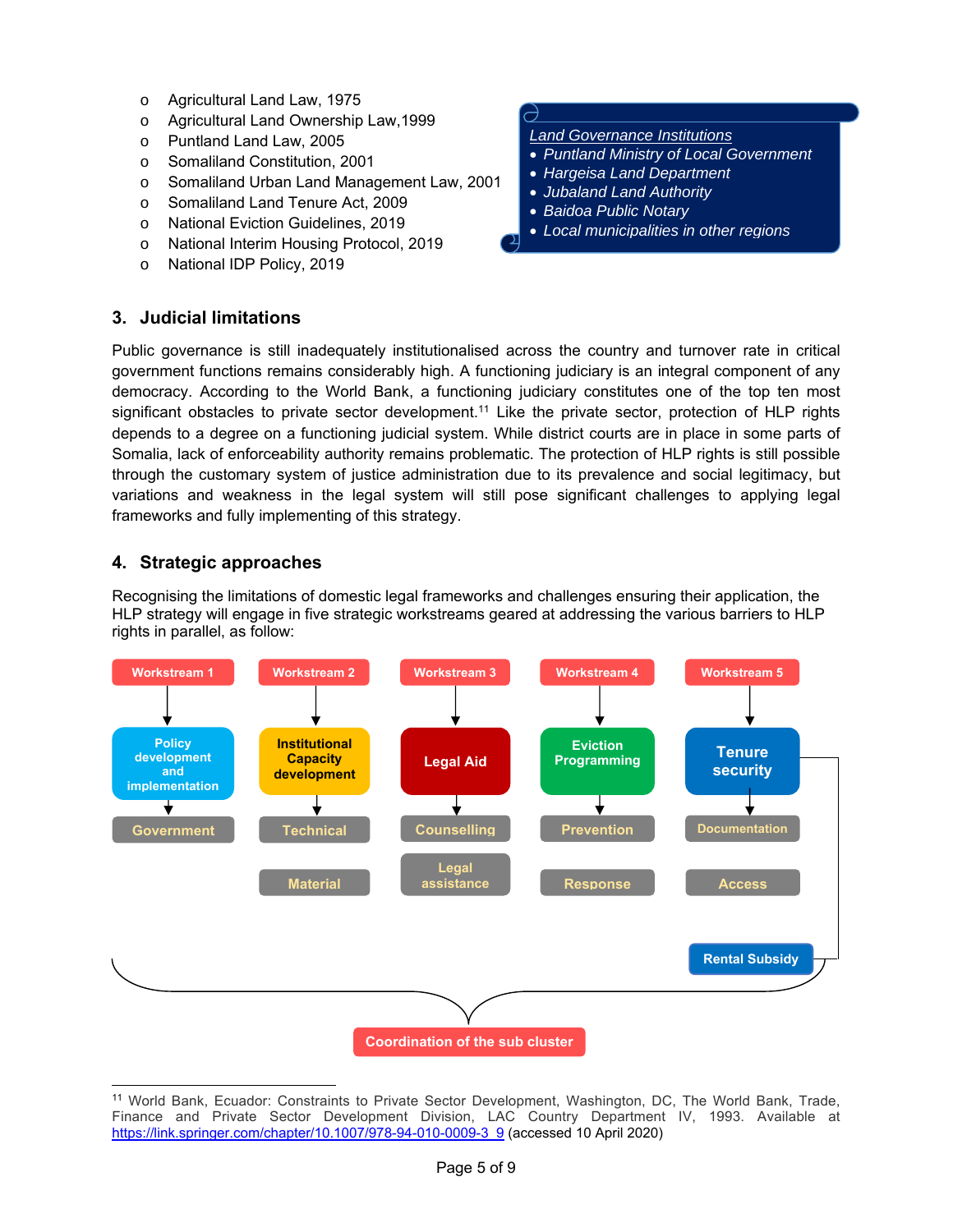## **4.1. Workstream 1: Policy development and implementation**

Policy reforms remain central to Somalia's recovery and nation building processes. The government implemented a number of economic policy reforms between 2012 and 2017.<sup>12</sup> Recently, the government also adopted a number of key policy documents, including the National Evictions Guidelines<sup>13</sup>, the Interim Protocol on Land Distribution for Housing to Eligible Refugee-Returnees and

Internally Displaced Persons<sup>14</sup>, and the National Policy on Refugee-Returnees and Internally Displaced Persons (IDPs).15 These policy development initiatives, including those particularly relevant for the promotion and protection of HLP rights, will continue as the government seeks to advance its

development agenda. The HLP Sub Cluster will proactively engage the government on policy development by continuously making prepositions intended to improve land governance. Engagement in this context will consist of advocacy for the formulation of relevant HLP policies, contributing expertise to government policy drives, and taking steps to facilitate the implementation of feasible components of existing policy.

## **4.2. Workstream 2: Institutional capacity development**

Capacity challenges among state institutions with competence in land range from unclear responsibilities and overlapping functions to experienced staff and lack of resources. This workstream will take on two forms: i) development of technical capacity on HLP management and administration,

which includes the digitalisation of land administration systems, ii) capacity development for national humanitarian and civil society organizations, and iii) the provision of material support necessary to render state institutions functional to take leadership role in the promotion and

protection of HLP rights. By addressing this capacity gap, the Sub Cluster seeks to strengthen local capacity and contribute to the sustainability of HLP work.

## **4.3. Workstream 3: Legal aid**

Notwithstanding the lack of appropriate legal frameworks, there are a number of established locally accepted procedures, processes and options that seek to guarantee the protection, enjoyment, and exercise of HLP rights. On one hand, access to such critical information is largely limited, and on the

other, navigating complex legal and administrative procedures becomes problematic in displacement. Limited access to justice constitutes a serious impediment to the pursuit of durable solutions for displaced communities. In this

context of this HLP strategy, access to justice entails specialized counselling services, legal assistance with dispute resolution being a component subset, and fostering social cohesion in local communities between displaced populations and host communities. Under the pillar 'dispute resolution', a specific priority remains working with central government, regional administrations, local communities and other international partners to strengthen the informal justice system across the country.

*Meaningful contribution to all HLP policy development processes provided, and policy implementation facilitated*

*Increased level of HLP capacity achieved among 10 government and humanitarian agencies; and 950 duty bearers trained*

*Access to legal aid services expanded, targeting 225,300 individuals* 

<sup>&</sup>lt;sup>12</sup> African Development Bank Group: Country Brief 2017-2020 (Available at https://www.afdb.org/fileadmin/uploads/afdb/Documents/Project-and-Operations/Somalia-Country\_Brief\_2017- 2020.pdf

<sup>13</sup> https://www.refworld.org/pdfid/5d8333ae4.pdf

<sup>14</sup> https://www.refworld.org/docid/5d8331024.html

<sup>15</sup> https://www.refworld.org/pdfid/5d8332c64.pdf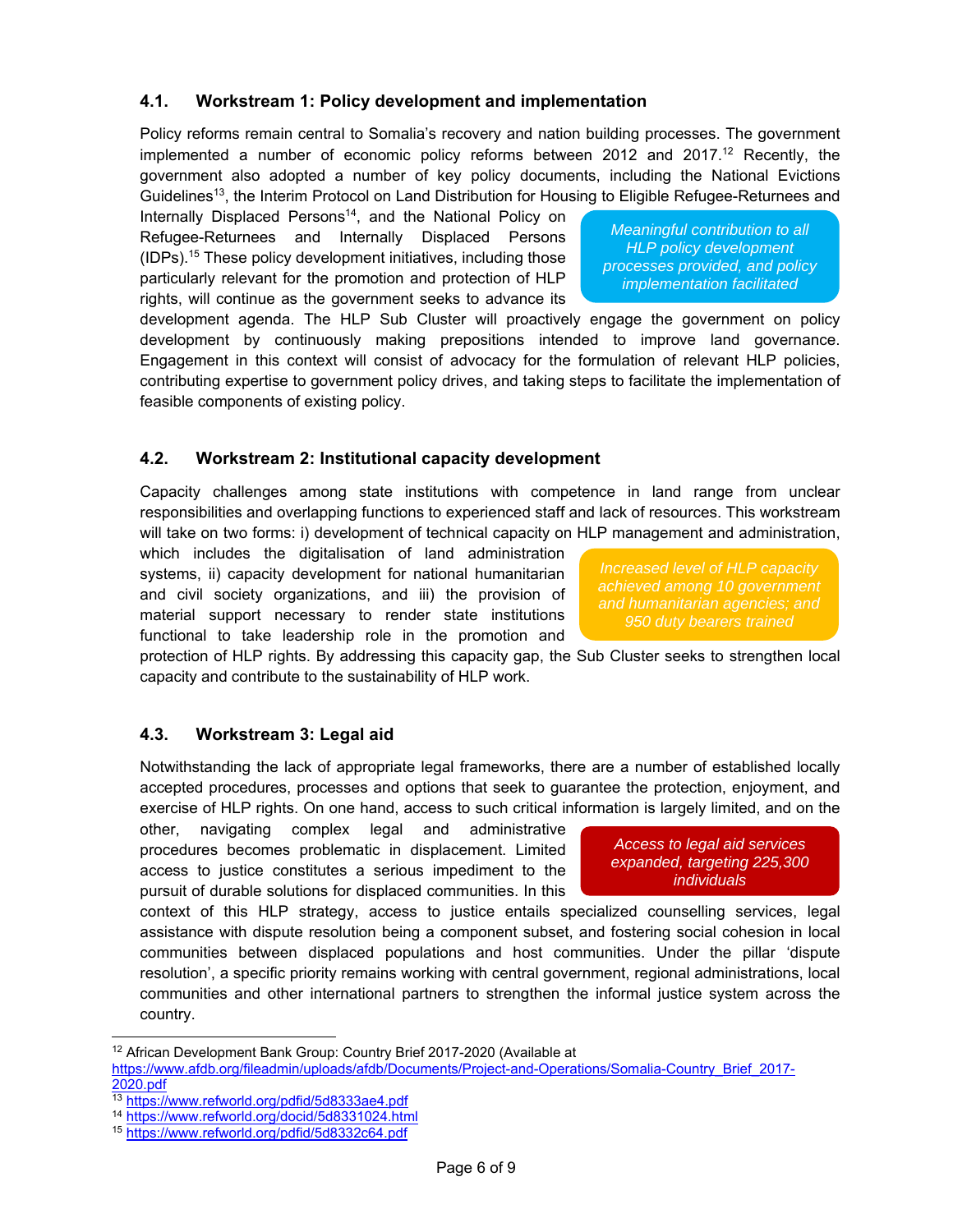## **4.4. Workstream 4: Eviction programming**

Eviction, forced or otherwise, does grave and disastrous harm to the basic civil, political, economic, social and cultural rights of individuals and groups.<sup>16</sup> In Somalia, the phenomenon in considered one of the most pressing protection challenges limiting the ability of displaced communities to achieve durable solutions. Tackling evictions in a comprehensive way remains an imperative to addressing

the multiple cumulative challenges associated displacement in Somalia. The HLP Sub Cluster's strategy for addressing eviction is anchored on a three-prong approach involving monitoring and reporting to inform strategic advocacy and humanitarian planning and response, targeted government-

*224,855 individuals prevented from eviction and supported to cope with post-eviction stress*

led initiatives aimed at preventing forced evictions or facilitating dignified relocation, and institutionalizing eviction prevention and response within local municipalities across the country. The overarching goal is to strengthen the technical and operational capacities of local municipalities and ensure that they take responsibility and leadership as part of the sustainability built into this strategy.

#### **4.5. Workstream 5: Tenure security**

Tenure insecurity is ubiquitous in Somalia and remains a critical concern, particularly among displaced communities.<sup>17</sup> Albeit the core elements of adequate tenure security are fragmented and only partially effective in most parts of the country – ownership verification, land survey, irrefutable documentation of ownership, verifiable records land transactions, impartial recourse for adjudicating land disputes – locally accepted land documents are still being issued by officially designated state agencies. In fact, acquiring these documents guarantee the bearers a considerable degree on tenure security. In part, evictions are occurring because tenure arrangements are either not in place or are

not properly negotiated. This workstream is specifically dedicated toward facilitating the issuance of legally appropriate tenure security documents to persons at highest risk of evictions.

For the purpose of this strategy, tenure security documents encompass rental agreements, lease contracts, temporary occupancy certificates,

*4,450 households achieved enhanced tenure security to facilitate durable solutions*

communal land agreements, title deeds, and any other qualifying documents that are issued by relevant government agencies. In addition to documentation, interventions under this workstream will include rental subsidy schemes that are designed to accelerate recovery and consolidate durable solutions for displaced communities. The objective is to lift beneficiaries to a position where they can continue paying their rental fees.

#### Note:

The specific modalities for the implementation of activities under each workstream will depend on the prevailing context and/or field realities. Service delivery approaches during emergency will differ significantly from regular recovery and durable solutions contexts. When such situations arise, i.e. conflict, man-made or natural disaster, applicable adjustments will be reflected in separate customized SoPs or operational plans without necessarily revising the entire strategy.

 $16$  E/CN.4/Sub.2/1993/8, para. 21<br> $17$  Internal Displacement Profiling in Mogadishu, 2016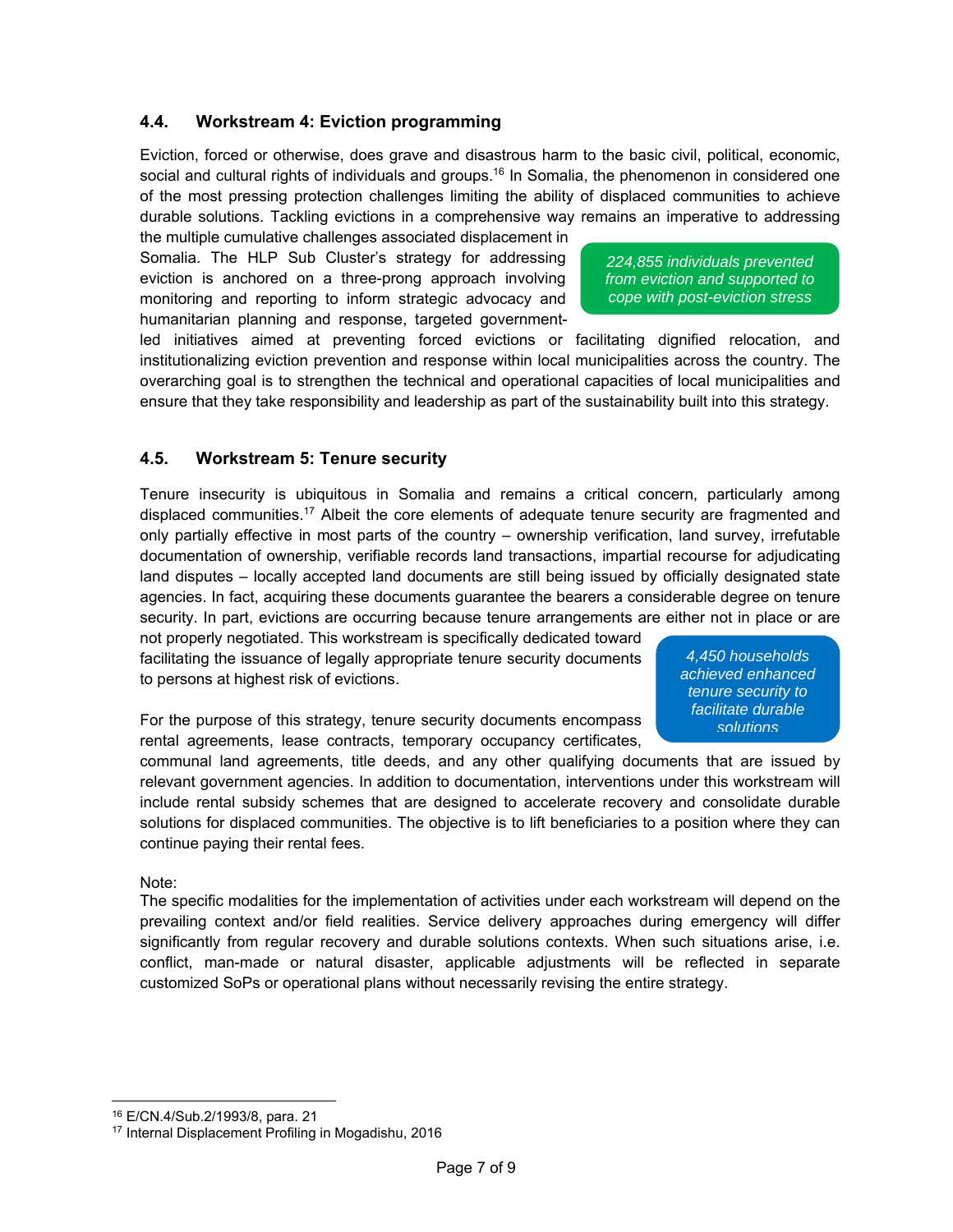## **5. Membership Composition**

The HLP Sub Cluster is chaired by UN Habitat and co-chaired by NRC at the national level. At the time of writing, NRC is chairing the sub cluster independently in the absence of dedicated co-chair capacity. Membership of the sub cluster is composed of several international and national organisations and UN agencies with an interest in HLP, most of whom do not currently directly implement HLP activities. There are seven HLP working groups at the sub national level, some of which are co-chaired by UNHCR, as represented in the operational structure below. Somaliland presents a slightly different context wherein the Protection Working Group under which the HLP Sub Cluster falls is being chaired by the Somaliland National Displacement and Refugee Agency (NDRA).



## **Operational Structure**